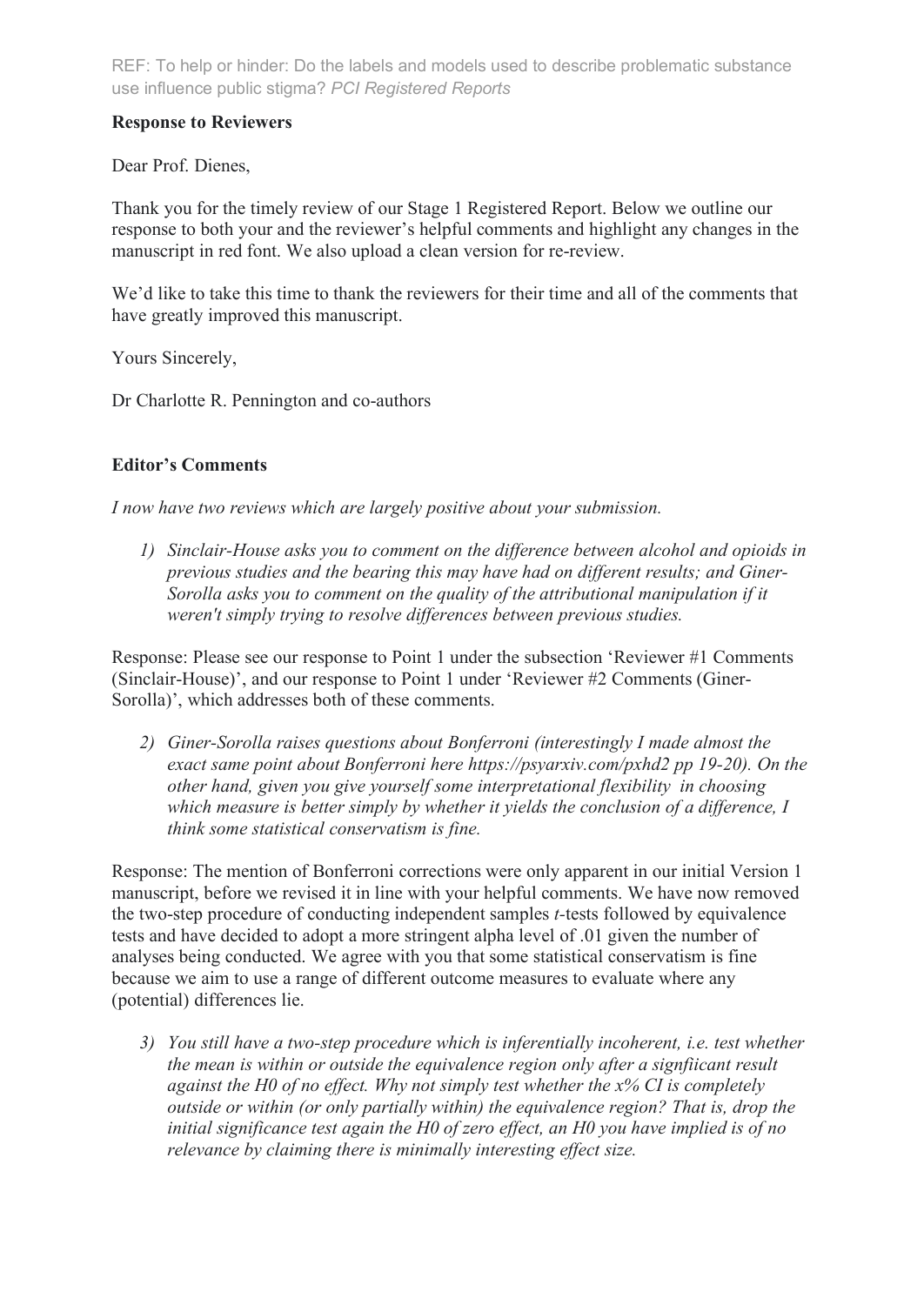Response: Upon reflection, and after reading best practice guidance (Dienes, 2021; Lakens, 2017; Lakens et al., 2018), we completely agree. We have now revised our Analysis Strategy to focus on independent samples equivalence testing, as well as revising Table 1 regarding our inferences. The Analysis Strategy now states:

"Independent samples equivalence tests will be conducted on each of our RQs (see Dienes, 2021; Lakens, 2017; Lakens et al., 2018) with detailed analyses reported in supplementary materials. Allowing for direct comparisons between the current study and that of Kelly et al. (2021) and Rundle et al. (2021), these will be conducted on the five discrete subscales of the Stigma & Attribution Assessment and the total score from the Personal & Perceived Public Stigma Measure. We will then conduct the same analyses on the reward and punishment indices of the Financial Discrimination Task. Equivalence tests use the two one-sided tests procedure to statistically reject the presence of effects large enough to be considered worthwhile. We will use the upper and lower equivalence bounds of  $-\Delta L = -0.20$  and  $\Delta U =$ .20 based on the effect size that our design was sufficiently powered to detect. Given the number of analyses, we set a conservative alpha  $(p < .01)$  to denote statistical significance. Equivalence will therefore be asserted if, given  $\alpha = .01$ , the 99% confidence interval of the mean difference lies within this equivalence region, and rejected if the 99% CI lies outside of this region. Table 1 provides a design summary.

RQ1: Does the health condition ('drug use' vs. 'health concern') influence public stigma and discrimination?

RQ2: Does aetiological label ('chronically relapsing brain disease' vs. 'problem') influence public stigma and discrimination towards problematic substance use? Here we will focus on the 'drug use' health condition only.

RQ3: Does attributional judgement (low vs. high treatment stability) influence public stigma and discrimination towards problematic substance use? Here we will focus on the 'drug use' health condition only.

*4) For RQ3 in the design table, do not label it as exploratory ( to keep things clean don't describe any exploratory analyses in the Stage 1); for the theory at stake simply state the broadest claim that is at stake given your findings (regardless of whether past research has looked at this not, which is not relevant to whether this study tests that claim). In the row for RQ3 be clear this is testing a difference of differences.*

Response: We have now revised the manuscript to remove any mention of 'exploratory' associated with RQ3 and have removed this from Table 1; for example, we now state: "Given the mixed literature regarding whether the 'brain disease' label lessens or exacerbates public stigma, and the novel inclusion of the attributional judgement factor, we do not make any directional predictions." (Page 11). We have also updated the row for RQ3 to state: "Neither Kelly et al. or Rundle et al. (2021) manipulated attributional judgement in their studies, but this is an additional factor that we recognised as a difference between the two."

*5) Finally, as we have talked about, justify minimal effects of interest by their relevance to the theory tested (in its scientific context) rather than by researcher resources, which have no inferential relation to what a theory predicts.*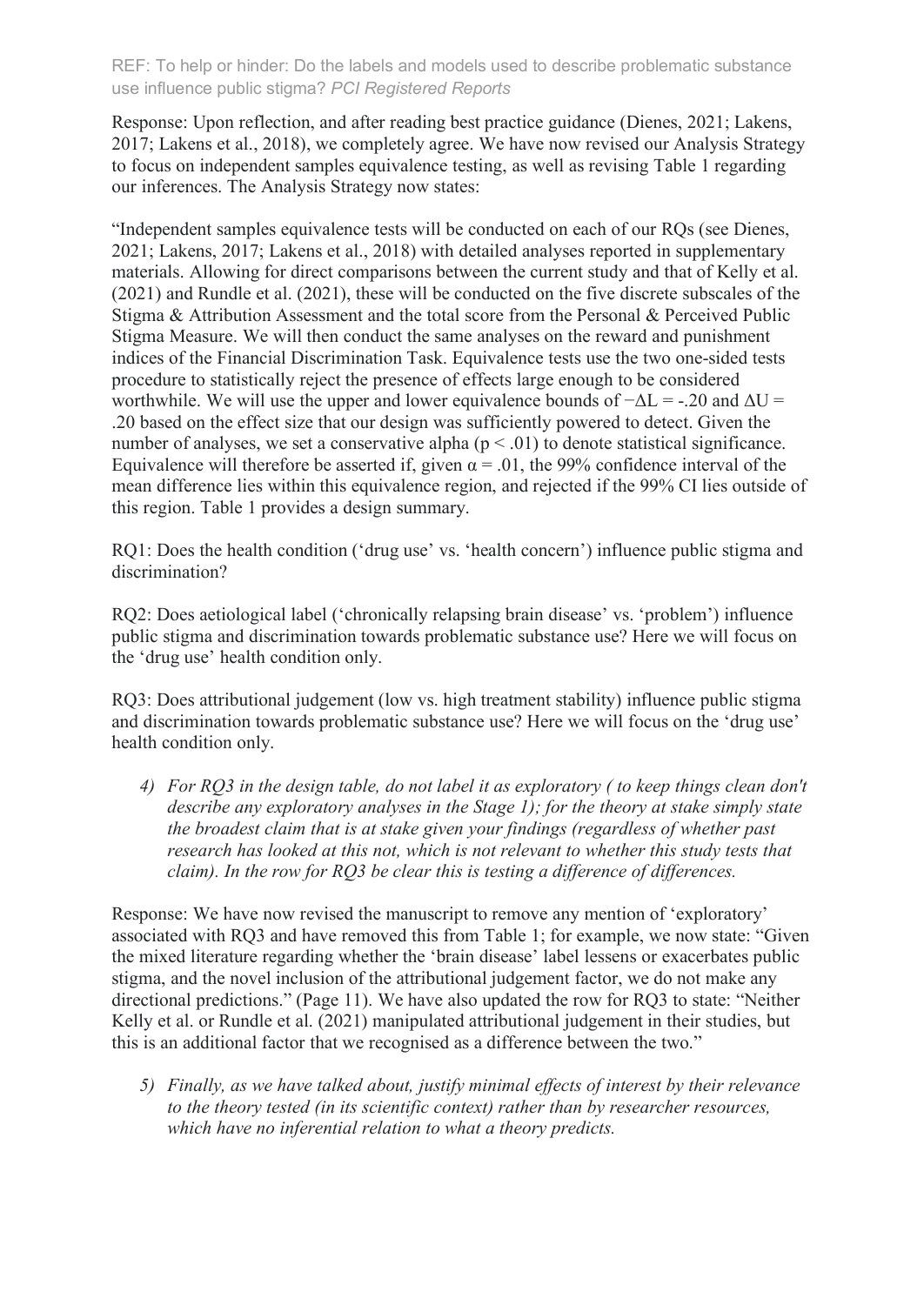Response: We have revised our power analysis, following recommendations of Lakens (2021 - "sample size justification"). It is important to note that whilst Kelly et al. (2021) had a large sample size, they did not conduct a power analysis (neither *a-*priori or sensitivity) and did not specify the magnitude of effect size which was of interest. Moreover, there is no mention of a smallest effect size of interest within this literature at current, and this is something that we'd like to include in our Stage 2 Discussion.

"Our planned sample size is informed by the effect sizes obtained from Kelly et al. (2021) and Rundle et al. (2021) . For our main effects of interest (see "Vignette development" below), Kelly et al. observed a significant effect of Cohen's  $d_s \sim$  15 for perceived danger,  $d_s \sim$ .20 for prognostic optimism,  $d_s \sim 0.30$  for continuing care and  $d_s \sim 0.43$  for blame, whilst Rundle et al. observed an effect of *ds* ~ .1.03 for Stigma Ratings. We conducted a series of sensitivity power analyses based on the two one-sided tests procedure for equivalence testing (see Dienes, 2021; Lakens, 2017). In the first, we input the smallest significant effect of  $-\Delta L = -15$  and  $\Delta U$ = .15 from Kelly et al., which requires 2,804 participants to achieve 90% statistical power with alpha set at .01. However, this is outside of our funding resources (see Lakens et al., 2021). For this reason, we then input the second smallest effect of  $-\Delta L =$  -.20 and  $\Delta U = .20$ , again from Kelly et al., which requires 1,578 participants ( $n = 789$  per group): given that this is within our resources, this determined our planned sample size. Note that effect sizes of  $d_s = / > .20$  have also been found in meta-analyses assessing the influence of the brain disease model on public stigma (Kvaale et al., 2013) meaning that the planned sample size would yield informative results with respect to the presence or absence of effect size estimates provided by this metaanalysis."

#### **Reviewer #1 Comments (Sinclair-House)**

*1) I believe this RR satisfies the relevant criteria for Stage 1 review. The scientific validity of this research question is clearly demonstrated, particularly given the seemingly conflicting findings of the studies upon which it draws. The logic and rationale of the study are coherently outlined and appear credible. The proposed hypotheses are appropriate and the research falls within established ethical norms in the field. I note the authors' response to comments at the previous review stage and the changes made in light of these. Where changes have been made, these have been beneficial and made the proposed analysis plan more rigorous. Where the decision has been made not to implement a change in line with the reviewer's comments (e.g. minimal effect of interest), this decision seems justified as a balancing of desired statistical power with the practical implications of required sample size. The proposed methodology appears to be appropriate in context and sufficiently detailed to be reproducible.*

Response: We thank the reviewer for their positive appraisal of our manuscript. We agree that the Editor's comments strengthened the methodology and analysis plan, which is an advantage of the Registered Report route. Below we respond to your additional comments.

2) *Whilst I would not necessarily expect to see it addressed in great detail, it is worth noting that one potentially important difference between the Kelly et al. and Rundle et al. approaches which may link to stigma is the use of substances with differing legal and social statuses (opioids and alcohol). Unlike the majority of addictive drugs, alcohol is easily and widely available (and widely used). Leaving aside the separate*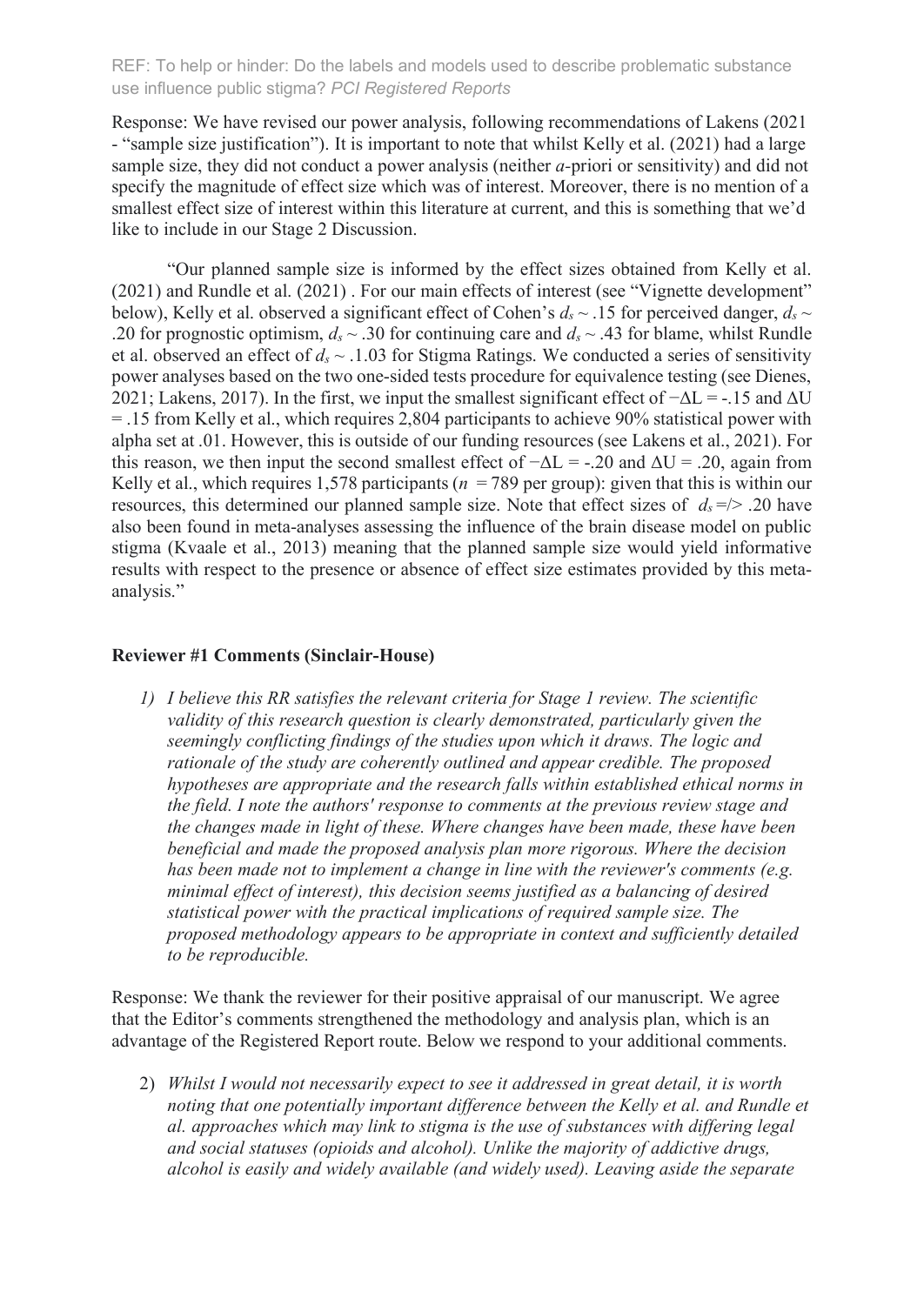*question of whether or not that should be the case, it is worth reflecting on the extent to which alcohol being the socially-acceptable face of recreational drug use impacts stigma surrounding its (mis)use. That may prove to be a relevant consideration if you find the suggestion of an effect where Rundle et al. did not.*

Response: When planning this study we had long discussions about this particular point as well as examining the evidence base. You are correct in identifying that Kelly et al. focus on opioid use whilst Rundle et al. focus on alcohol, which creates another difference between them. However, the empirical evidence suggests that both alcohol use and substance use disorders are heavily stigmatised (with A/SUD representing one of the most stigmatised clinical disorders; Kilian et al., 2021; see also Room, 2009), so we decided not to manipulate this difference and further complicate our design. Furthermore, the largest effect size found across the two studies under investigation was actually from Rundle et al.  $(d = 1.03)$  who focused on problematic alcohol use (versus a general health condition of diabetes).

We felt that this additional manipulation would unduly affect our research design: creating a fourth research question with additional analyses. On balance then, we believe that it is stronger to manipulate 'drug use concern' versus the control of health concern' rather than including an additional factor of the substance itself (alcohol vs. drug use). We have clarified our rationale now, with footnote 1 stating: "Another difference is that the two studies include different *substances* within the vignette: Kelly et al. opioid use, Rundle et al. alcohol use. Research has consistently shown that both alcohol use and substance use disorder are heavily stigmatised (Kilian et al., 2021) so we do not expect this to explain the different findings. In the current study, we therefore do not manipulate the substance itself".

### **Reviewer #2 Comments (Giner-Sorolla)**

1) *This proposal is a fairly focussed attempt to resolve an apparent discrepancy between two studies asking whether describing drug addiction as a disease improves attitudes and reduces stigma. Differences between the studies are analysed and manipulated directly. The stigma measures are reasonable and the indirect discrimination measure by means of financial reward and punishment is an interesting touch. I think the comments of the editor have been answered thoroughly and in a well-informed way and I am convinced that we have enough statistical power to answer questions of interest.*

Response: Thank you for the positive appraisal of our manuscript: this is really pleasing to hear. Below we address your remaining concerns.

7) *My one sticking point, though, concerns the necessity for multiple corrections. As usually applied, Bonferroni corrections address a H0 that is not necessarily of interest, namely that all tests included are null. They are usually justified as a way to guard against one-shot "fluke" findings of significance that come about only because too many chances were taken. However, this pattern should also be evident from an inspection of the space of all findings, and from an honest summary of them. Thus, the conclusion of a study where only one out of six hypothesis tests is confirmed should not be "this one test confirmed our hypothesis, so it is true." In addition to Bonferroni corrections being mathematically unsuited for correlated effects, they also lead to absurdity -- concluding no evidence overall when each of five tests goes in the same direction and is between*  $p = 0.02$  *and*  $p = 0.05$ *, for example. The Holm method is better*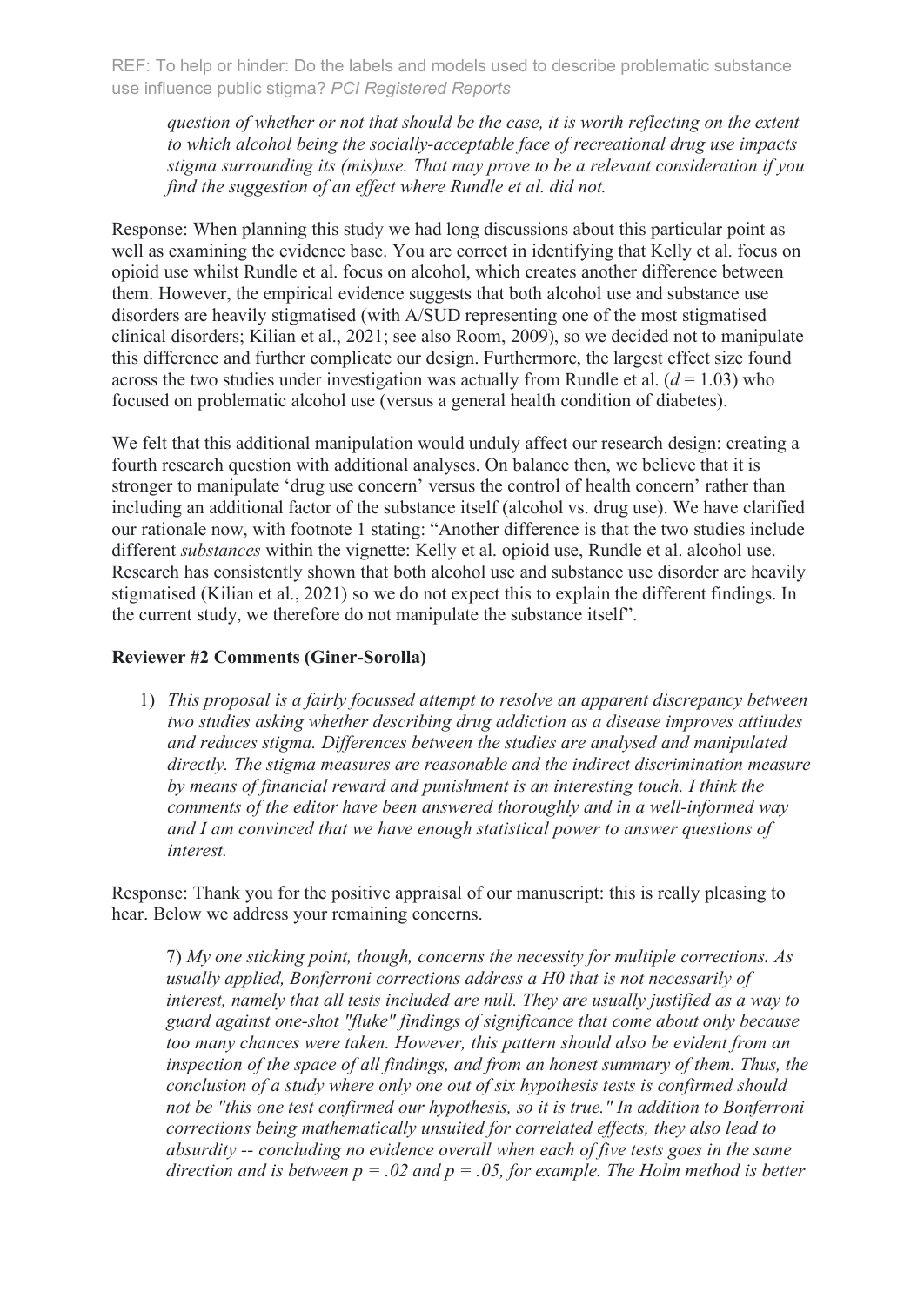*suited for error control, for one, but I would prefer if the reader decides whether or not correction is applied, by modifying the threshold of significance rather than the pvalue itself. For further reading see Mark Rubin's 2021 paper in Synthese.*

Response: Thank you for this comment. In our revisions based on the Editor's initial comments, we removed any mention of Bonferroni correction because we were no longer testing interaction effects (instead deciding to make our analyses more stringent and attached individually to each research question). In our second revision, we now also drop the planned *t-*tests in favour of equivalence testing against the smallest effect that we have 90% statistical power to detect with alpha set at .01. We have decided to adjust this significance threshold/alpha from the commonly used .05 (in psychology) to .01, due to the number of research questions and dependent variables being used. We have now read the excellent paper by Rubin (2021) which states that "alpha adjustment is also inappropriate in the case of individual testing, in which each individual result must be significant in order to reject each associated individual null hypothesis". Nevertheless, we have decided to stick with our adjusted alpha based on the fact that with our proposed sample size and analytical design we have high statistical power (90%) to detect effects stringently. Lower *p*-values have been found to be more replicable and less likely to be the result of a Type 1 error (e.g., Open Science Collaboration, 2015). In agreement with the Editor, we believe some statistical conservatism is justified in this study.

*8) I also should observe that the manipulations, in particular of attributional judgment, are fairly tightly focussed on resolving the conflict between the two previous studies. Looked at independently, the attributional judgment manipulation isn't that clean or obvious as a manipulation only of attributional judgment. I understand that it is derived from the wordings used in the two previous studies but I think the limitation of this approach should be acknowledged.* 

Response: To recap, the attributional judgement manipulation comprises all of the purple highlighted text in the vignette. That is:

**"They are now in a treatment program [and] Alex is committed to doing all that they can to ensure success following treatment**" [low attributional judgement]

Vs.

## **"They have now visited a doctor [and] The doctor tells Alex that this is potentially long-term and could get worse over time, but could also improve if they start treatment now".** [high attributional judgement]

Whilst we agree that this is not the strongest manipulation compared to the other two (health concern, aetiological label), we think that it is paramount to test this research question because it represents another (subtle) difference between the manipulations used by Rundle et al. (2021) and Kelly et al. (2021). If we do not test this, support for one study over the other could be argued to be caused by \*not\* manipulating this factor; similarly, if we deviate from the vignette wording used between these two studies, any findings could be attributed to such wording differences. We therefore want to keep our conceptual replication as close to the original studies as possible, whilst being able to manipulate their differing factors.